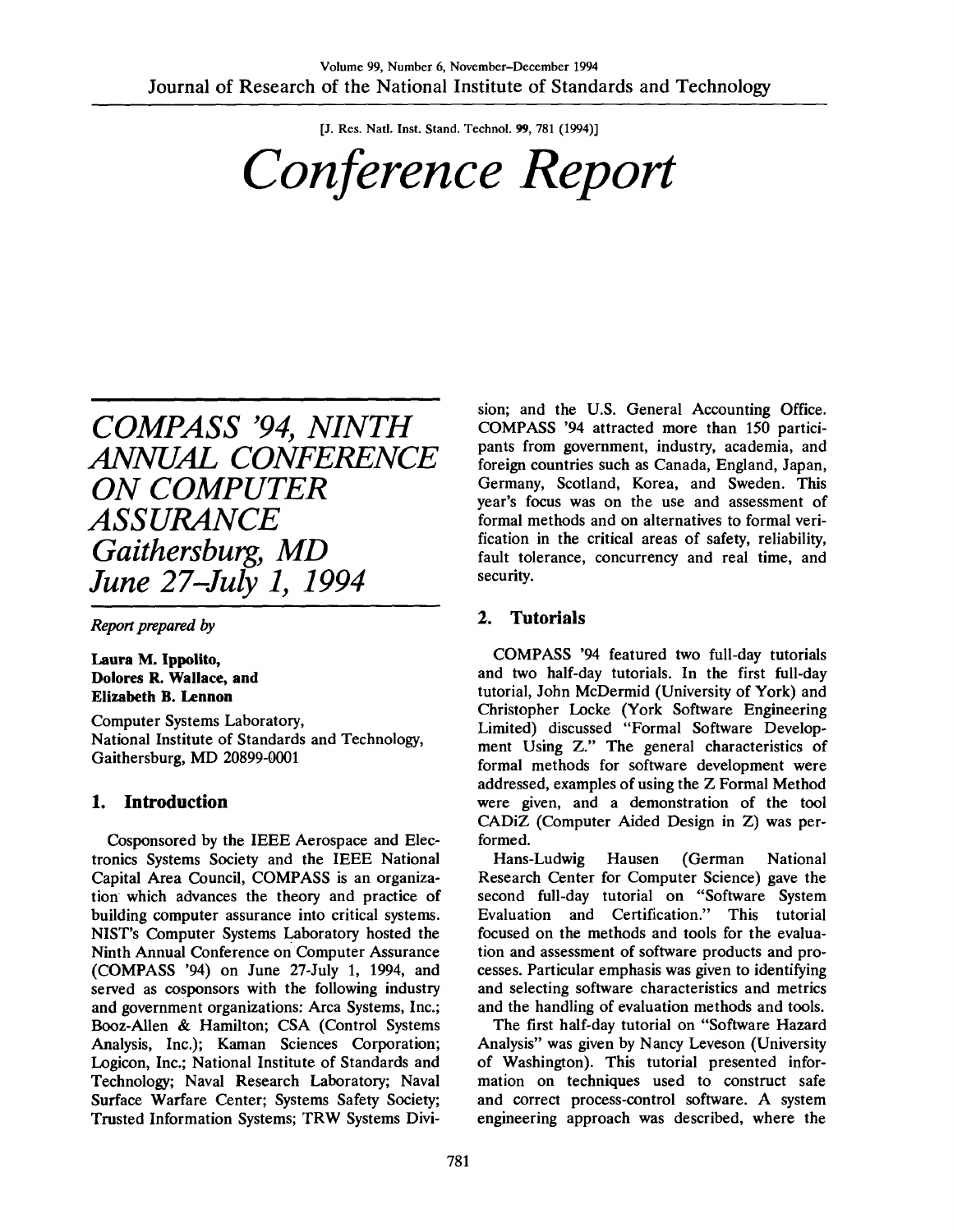software hazard analysis is conducted to ensure requirements specifications are consistent with system safety constraints. Some examples of the fonnal techniques used on the Traffic Alert and Collision Avoidance System (TCAS) II project were also provided.

Marvin Schaefer (Area Systems, Inc.) conducted the final, half-day tutorial on "Trusted DBMS Considerations and Issues." He addressed issues connected with building trusted DBMS's, and presented current state of the art and trends. Major risks and problems were also discussed.

#### **3. General Conference**

The first full day of the conference opened with welcoming remarks by H. O. Lubbes and Jan Filsinger, COMPASS '94 General Co-Chairs, and John McLean, COMPASS '94 Program Chair. This was the first year that COMPASS included a tools fair. Nine vendors exhibited fifteen tools: Risk Watch (Expert Systems Software, Inc.); AeSOP and Aries (The Aerospace Corporation); EVES (ORA-Ottawa); AdaWise, Penelope, Romulus, and Larch-Ada (ORA-Ithaca), McCabe Toolset (McCabe & Associates); ModeChart Toolset (NRL); Centurion (SRS Technologies); RDD-100 (Ascent Logic Corporation); Boundary Flow Covert Channel Analysis (CTA, Inc.); INTERLOCKS (CSA); and FDR Tool (formal systems ltd).

Jerry O. Tuttle, VADM USN (RET.), delivered the keynote address on the importance of computer systems in the present-day world. The dependence on critical systems demands that the systems are built with safety and security assurances. Tuttle noted the explosion in information and everincreasing need to build secure systems not only in military systems but also in industry. He noted that "opportunity is often disguised as unsolvable problems." He noted that this challenge to improve technology to make systems safe and secure should be accepted.

#### **4. Safety I**

The first paper of the conference, "Experience Applying the CoRE Method to the Lockheed C-130J Software Requirements," was presented by Stuart Faulk, Lisa Finneran, and James Kirby (SPC), and James Sutton (Time Plus). It described the CoRE class model, a descendant of the Ward/ Mellor Structured Analysis method, and its application to the C130J project.

Stephen S. Cha (The Aerospace Corporation) discussed "AeSOP: An Interactive Failure Mode Analysis Tool." His presentation included a demonstration of the AeSOP tool to assist in fault tree analysis using petri-nets.

"A Development of Hazard Analysis to Aid Software Design" was presented by John McDermid and D. J. Pumfrey (University of York). This talk described the application of the technique of HAZOP (Hazard and Operability Studies), adapted from the chemical industry, to hazard analysis.

#### **5. Use and Assessment of Formal Methods**

David Guaspari (ORA) began this session with a paper on "Formal Methods in the Design of Ada 9x." He related experiences of using a mathematical model for verifying the design of the Language Precision Team that is revising Ada 9x language.

A "Case Study: Applying Formal Methods to the Traffic Alert and Collision Avoidance System (TCAS) 11" was detailed by Joan J. Britt (MITRE). She described the TCAS II System Requirements Specification written in RSML (Requirements State Machine Language), illustrating how formal methods have been applied to this safety critical system. Britt noted improvements in quality assurance in three areas: product review, process and personnel certification, and functional testing. She also proposed improvements that can develop RSML into a methodology.

"Formal Methods and Dependability Assessment" was presented by V. Stavridou, S. Liu, and B. Dutertre (University of London). The fact that formal methods are used increasingly for system development was discussed. Their potential advantages for dependability assurance have been recognized. However, no measurable evidence exists that supports or refutes the efficacy of formal methods.

#### **6. Alternatives to Formal Verincation**

This session featured two papers. "Using Formal Methods To Derive Test Frames In Category-Partition Testing" was presented by Paul Ammann and Jeff Offutt (George Mason University). "Application Of An Informal Program Verification Method To Ada" was presented by Bruce Wieand (IBM) and William E. Howden (University of California). Both presentations dealt with verification; however, they covered activities that apply to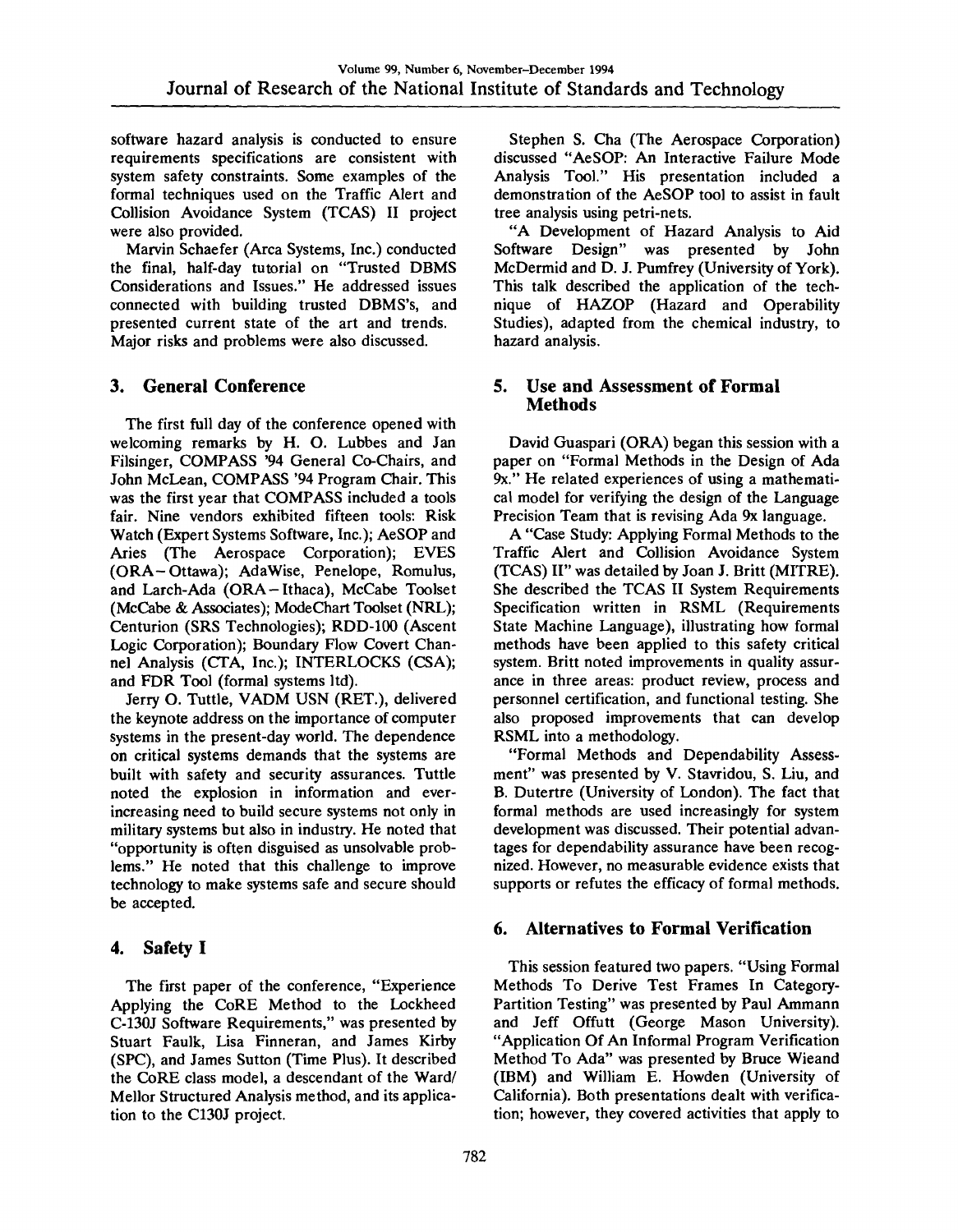different stages in the software life-cycle. The first paper discussed mechanization of requirements test suite derivation while the second proposed enhancements to code inspection process.

Offutt presented an extension of category partitioning, a specification-based testing method to mechanize construction of test specifications. An application of this method was shown using an example study of a simple file system. The authors believe that this formalization of the notion of a test specification fills the large gap between the functional specifications and the actual test cases. Further, this formality allows mechanization of test specifications so that the tester can focus on only the aspects of testing that demand engineering judgment. The method can be employed early in the life-cycle of the project, and the products from this step (coverage metric and the test specification) are useful in determining when to stop testing. The experimenters concluded that the method is relatively inexpensive and feasible.

Wieand presented the QDA (Quick Defect Analysis) informal program verification method as an aid to code inspection. Previous work in QDA has shown this method to be effective for assembly language programs. The current prototype is an application of QDA to Ada. The method essentially verifies all assumptions by associating objects and their properties. Any unconfirmed hypothesis triggers an investigation probably leading to a program fault or an error in assumption. This experiment has proved that the method (with appropriate enhancements) is applicable to a highlevel language.

#### **7. Fault Tolerance**

"Centurion Software Fault Tolerance Design and Analysis Tool" by G. Steve Wakefield (SRS), Roger Dziegiel (USAF Rome Laboratory), and Laura L. Pullum (Quality Research Associates) described Centurion, a computer-aided software fault tolerance design and analysis tool. This tool may be used to evaluate software and the associated computer and communications hardware.

Cristian Constantinescu (Duke University) presented "Estimation of Coverage Probabilities for Dependability Validation of Fault-Tolerant Computing System." Coverage probability is estimated by statistically processing information collected through physical or simulated fault injection. The statistical experiments are carried out in a threedimensional fault space that accounts for system inputs, fault injection times, and fault locations.

The proposed solution technique is tested against the data generated by a program that mimics a fault environment.

"Formal Verification of an Interactive Consistency Algorithm for the Draper FTP Architecture Under a Hybrid Fault Model" is the subject of a paper by Patrick Lincoln and John Rushby (SRI International). A hybrid fault model as opposed to the classical Byzantine model was presented to be used on an asymmetric architecture. Although this scheme reduces the number of processors needed to withstand a given number of faults, this extended fault model and the asymmetric architecture complicate the arguments for correctness.

#### **8. Concurrency and Real-Time Systems**

Inhye Kang and Insup Lee (University of Pennsylvania) presented a paper on "State Minimization for Concurrent System Analysis Based on State Space Exploration." They discussed a method to compress similar states in the reachable state space during concurrent system analysis.

"Compositional Model Checking of Ada Tasking Programs" by Jeffrey Fischer (Verdix) and Richard Gerber (University of Maryland) discussed another method of state space compression by analyzing a subsection of the state space first and reducing it to a smaller graph.

Azer Bestavros (Boston University) presented "An Ounce of Prevention is Worth a Pound of Cure: Towards Physically-Correct Specifications of Embedded Real-Time Systems." This presentation covered CLEOPATRA, a methodology that prevents system specification that have certain physically impossible specifications (timing, infinite capacity, etc.).

#### **9, Panel: Software Testability for Critical Systems**

The four members of the panel were Jeff Voas (Reliable Software Technologies Corporation), Dick Hamlet (Portland State University), William E. Howden (University of California at La Jolla), and Keith Miller (Sangamon State University). Jeff Voas talked about testability, testing and critical software assessment. Complexity measures and coverage criteria are only two classes of measures in the class of testability metrics. Software testability is a metric that analyzes the code itself in a "white-box" fashion. Testability measurement plan will decrease development costs and will not in any way slow down progress.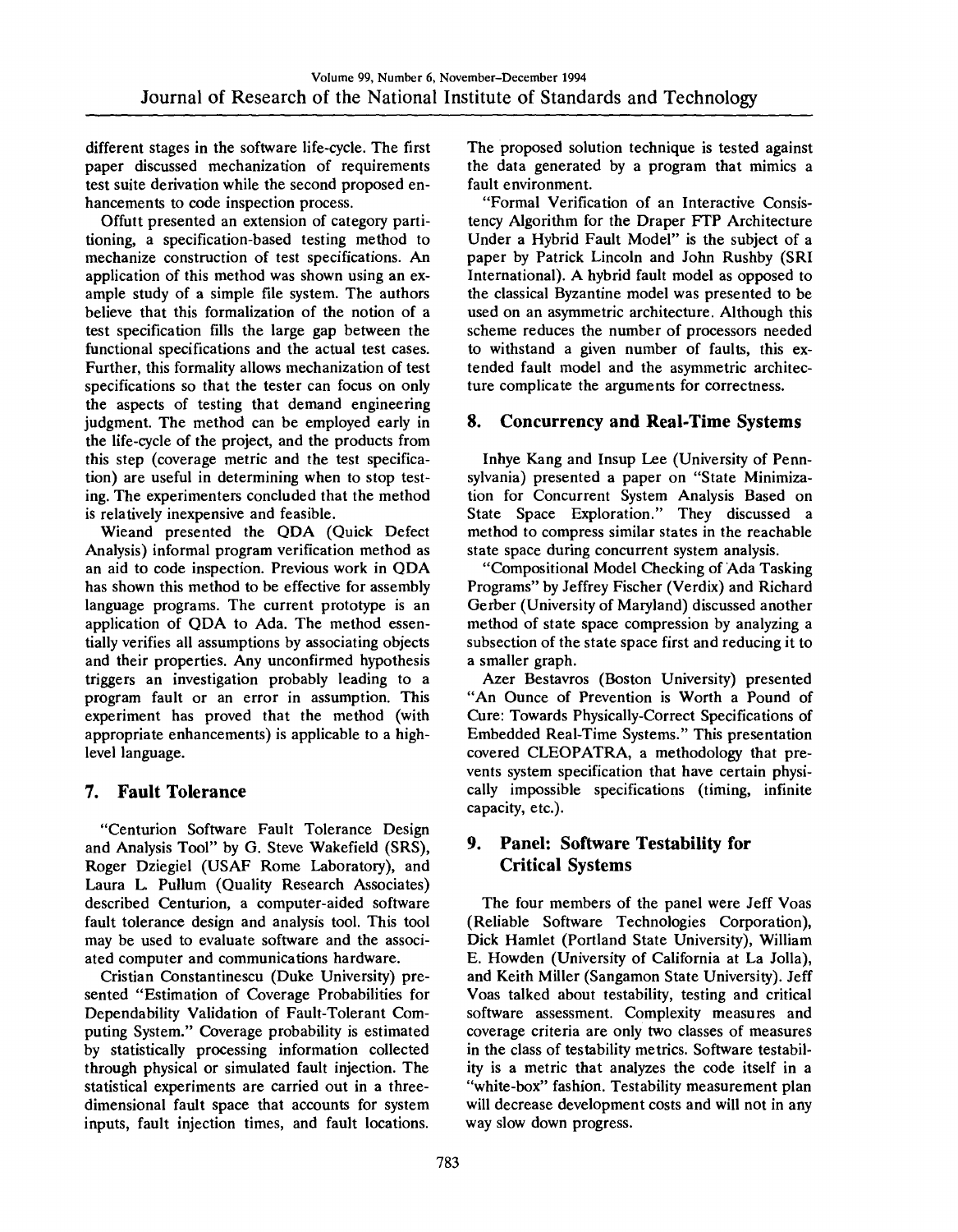In Dick Hamlet's absence, Keith Miller presented Hamlet's views on software reliability. He discussed software reliability that is inherently dependent on the very nature of software. One cannot measure software reliability with efforts made in development. Instead, we ought to seek the relationship between defect-detection methods employed during the development and the quality of these methods. W. E. Howden's presented views on testability, failure rates, detectability, trustability and reliability.

Keith W. Miller discussed testability, including its theoretical aspects, its practical implementation, and its application to reliability estimation. He described the complementary advantages and disadvantages of random testing and testability analysis. Finally, he explained how a fully automated system, such as PISCES, can make testability analysis possible without any oracle for correctness.

#### **10. Hardware Verification**

The first paper of the session was "A Formal Model of Several Fundamental VHDL Concepts" by David M. Goldschlag (NRL). This presentation began with a brief introduction to VHDL. The key concepts of VHDL, concurrency, real time, and event driven simulation, were discussed and Goldschlag proposed an extension to VHDL: nondeterministic behavioral specification, both in timing and in functions. Questions involved other approaches to formalizing VHDL (which are, according to Goldschlag, operational) and the advisability of adding features to VHDL. Goldschlag responded that his intent was not to affect the language, but to explore VHDL as an interesting programming language in its own right.

The next paper was "Experiences Formally Verifying a Network Component" by Paul Curzon (University of Cambridge), reporting on the verification of a small component of a network. This is a real, fabricated component that is in use, but was designed with no thought for formal verification. Curzon gave a summary of the application, which is a packet (communications) switch, and discussed the seven-week verification process.

## **11. Safety II**

"Evaluating Software for Safety Systems in Nuclear Power Plants" by J. Dennis Lawrence, Warren L. Persons, and G. Gary Preckshot (Lawrence Livermore National Laboratory), and John Gallagher (U.S. Nuclear Regulatory Commission [NRC]) described some of the work done by the NRC in investigating methods for evaluating software in nuclear power plants. The NRC conducted a workshop with technical experts and investigated practices used by industry in developing safety-critical software.

Amer Saeed, Rogerio de Lemos, and Tom Anderson (University of Newcastle) presented "An Approach for the Risk Analysis of Safety Specifications." This talk dealt with the risk analysis of the results of the requirements phase for software. The aim is to locate and remove faults introduced in the requirements phase. The methodology for risk analysis focuses on the analysis of the safety requirements. It consists of a framework with phases of analysis, a graph that depicts the relationship between the safety specifications, a set of formal techniques for the issues to be analyzed, and a set of procedures for the risk analysis of the safety specifications.

"Causality as a Means for the Expression of Requirements for Safety Critical Systems" was presented by Andrew Coombes, John McDermid, and Philip Morris (University of York). This talk described a method for the development of requirements for software, in particular, software for safety-critical applications. The method described uses formal methods as the underlying principal and involves modeling three main components: the environment into which the system is embedded; the fundamental requirements or system goals; and the derived requirements, which result by considering how to satisfy the fundamental requirements in the specific environment. An example was given of modeling the fuel management system for a fighter aircraft. The modeling technique is described as "work in progress," with more research needed. Future work includes developing tools, performing case studies, developing concrete syntax and semantics, and using causal logic to animate the specifications.

## **12. Security**

"Covert Channels Here to Stay?" by Ira S. Moskowitz and Myong H. Kang (NRL) covered a new metric, the small message criterion, for use in the analysis of reducing the threat of covert channels without crippling performance.

Charles N. Payne, Andrew P. Moore, and David M. Mihelcic (Naval Research Laboratory [NRL]) submitted "An Experience Modeling Critical Requirements" which discussed NRL's experience and lessons learned in designing a Selective Bypass Device (SBD) application.